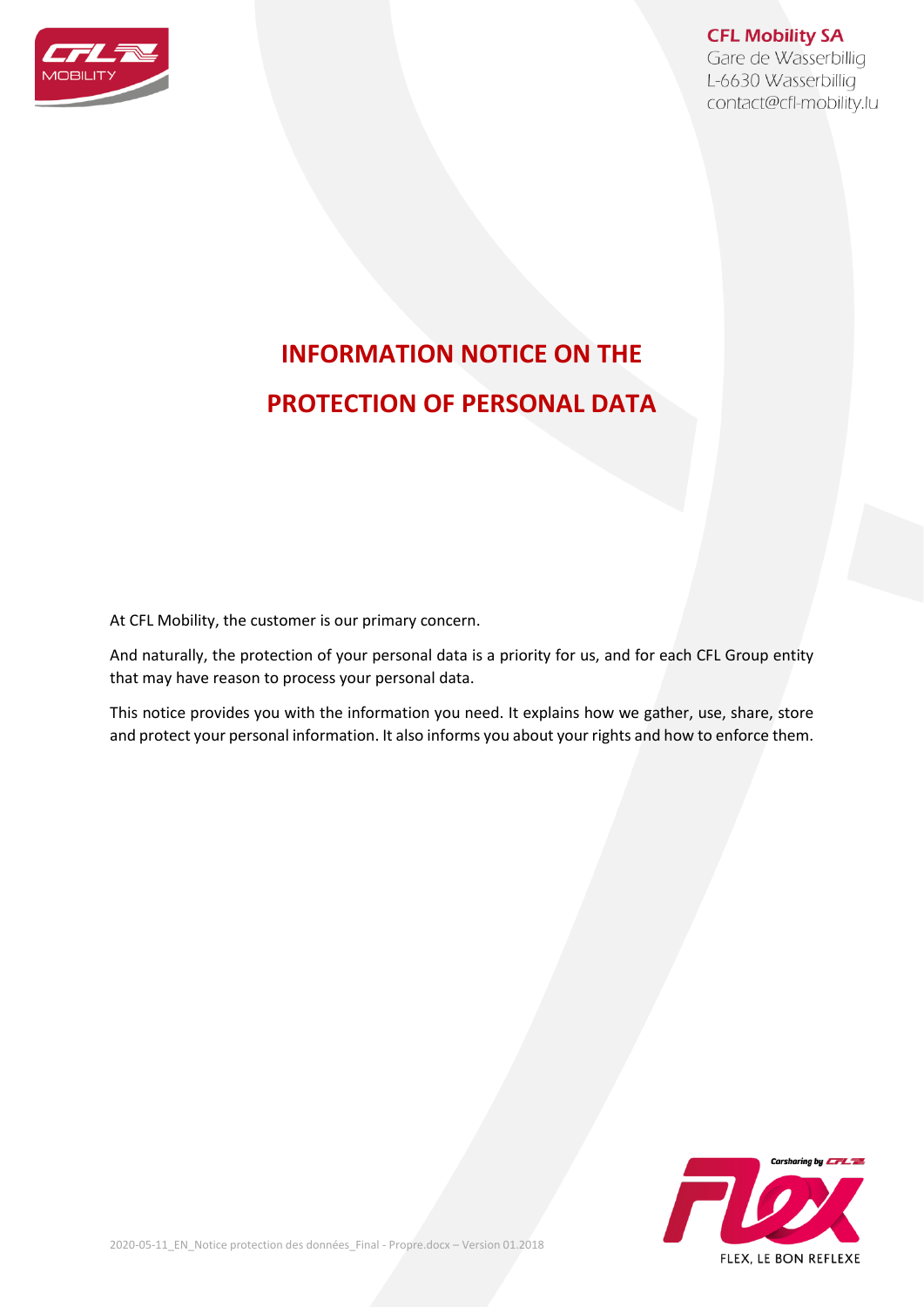

# 1. Who is in charge of the processing?

CFL Mobility, established and having its registered office at L-1616 Luxembourg, 9 Place de la Gare and registered with the Luxembourg Trade and Companies Register under number B213407, is the controller of the personal data about you that we process.

In this capacity we are responsible for the way in which we gather, use, share, store and protect your personal information.

# 2. Which categories of personal data are processed and for what purposes?

CFL Mobility offers a car sharing service.

For this mission, we collect and process a number of items of personal data about you.

Depending on the purpose for which we do so, the categories of personal data are:

- identification data (surname, first name, address, telephone number, etc.),
- data on personal characteristics (date of birth, sex, nationality, identity document, driving license and/or other administrative identification documents, etc.),
- electronic identification data (IP address, cookies, e-mail address, etc.),
- financial data (credit card or bank account numbers) related to your purchase of services,
- data on the composition of your household for subscribing certain types of services,
- data on your profession, employment,
- photos from your justificatory documents,
- geolocation data (date, time, distance travelled, GPS points) managed by the on-board computer of the rented vehicle,
- fuel card data (where was the fuel filled up, when, price, etc.).

In certain cases, we also handle particular categories of personal data defined as sensitive data, namely:

- data on offences or convictions,
- health data.

In all cases, the CFL undertake to ensure that the data are collected for the specific purposes and that the processing is adequate, relevant and limited to what is necessary for the purpose for which they are processed.

The intended purposes are**:** 

- the management of our contractual relations and related services (fuel, insurance, etc.),
- the creation and management of customer accounts,
- commercial customer management,
- customer needs analysis,
- personalising your access to the system,
- managing the geolocation data integrated in the on-board computer of the rented vehicle,
- complaints management,

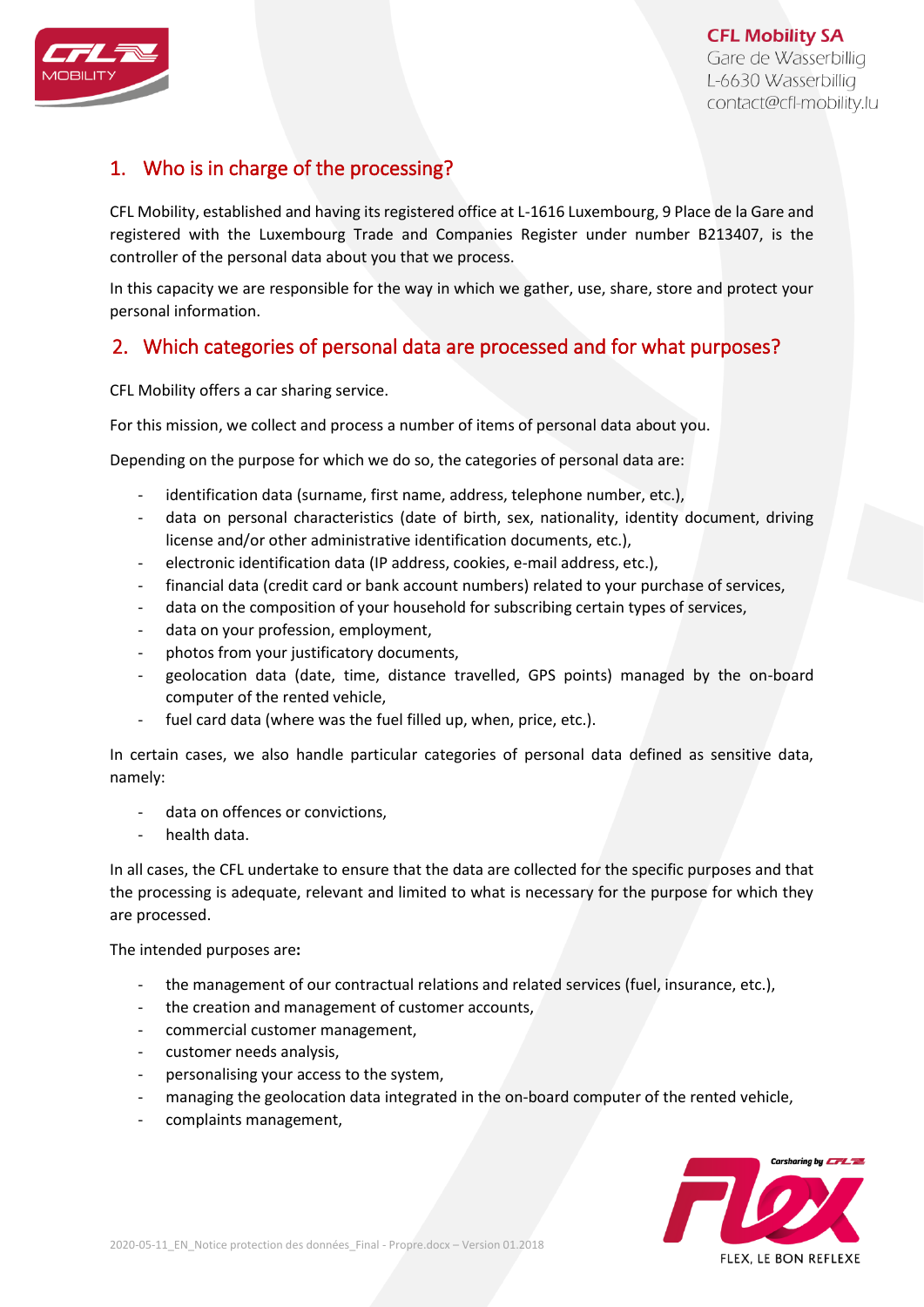

**CFL Mobility SA** Gare de Wasserbillig L-6630 Wasserbillig contact@cfl-mobility.lu

- incident management (breakdown assistance, accidents, ...) and the management of loss claims involving the rented vehicle,
- the prevention and treatment of offences,
- the management of pre-litigation or litigation disputes, the management of collection requests, the management of reminders and debt recovery,
- the development of statistics,
- prospecting and marketing,
- the management and the sending of our newsletter if you agree to our sending it.

Further information on geolocation data processing can be found in Appendix 1.

#### 3. How do we collect, process and use your data?

We collect and use the personal data that you provide to us when you create a customer account via our website or, in the case of a contract between CFL Mobility and another legal person ("*B2B*"), under the terms and conditions set out in the contract signed between the parties, as well as each time you use our services.

Personal information can also be collected using cookies, web beacons and other similar technologies when you visit our website or mobile application.

For each purpose described above, the collection and processing of your data are:

- performed in conformity with the applicable regulations governing the protection of personal data. These include the GDPR (Regulation (EU) 2016/679 of the European Parliament and of the Council of 27 April 2016 on the protection of natural persons with regard to the processing of personal data and the free movement of such data, and repealing Directive 95/46/EC (General Data Protection Regulation)), the related Guidelines and the national legislation implementing the GDPR where appropriate,
- and legally founded
	- $\circ$  either on the fact that the processing of your personal data is necessary for the performance of the car sharing contract to which you are party or the carrying out of pre-contractual measures undertaken at your request,
	- o or on the basis of your consent,
	- $\circ$  or on the fact that the processing is necessary to fulfil a legal obligation to which we are subject as controller,
	- o or on an interest recognized as legitimate.

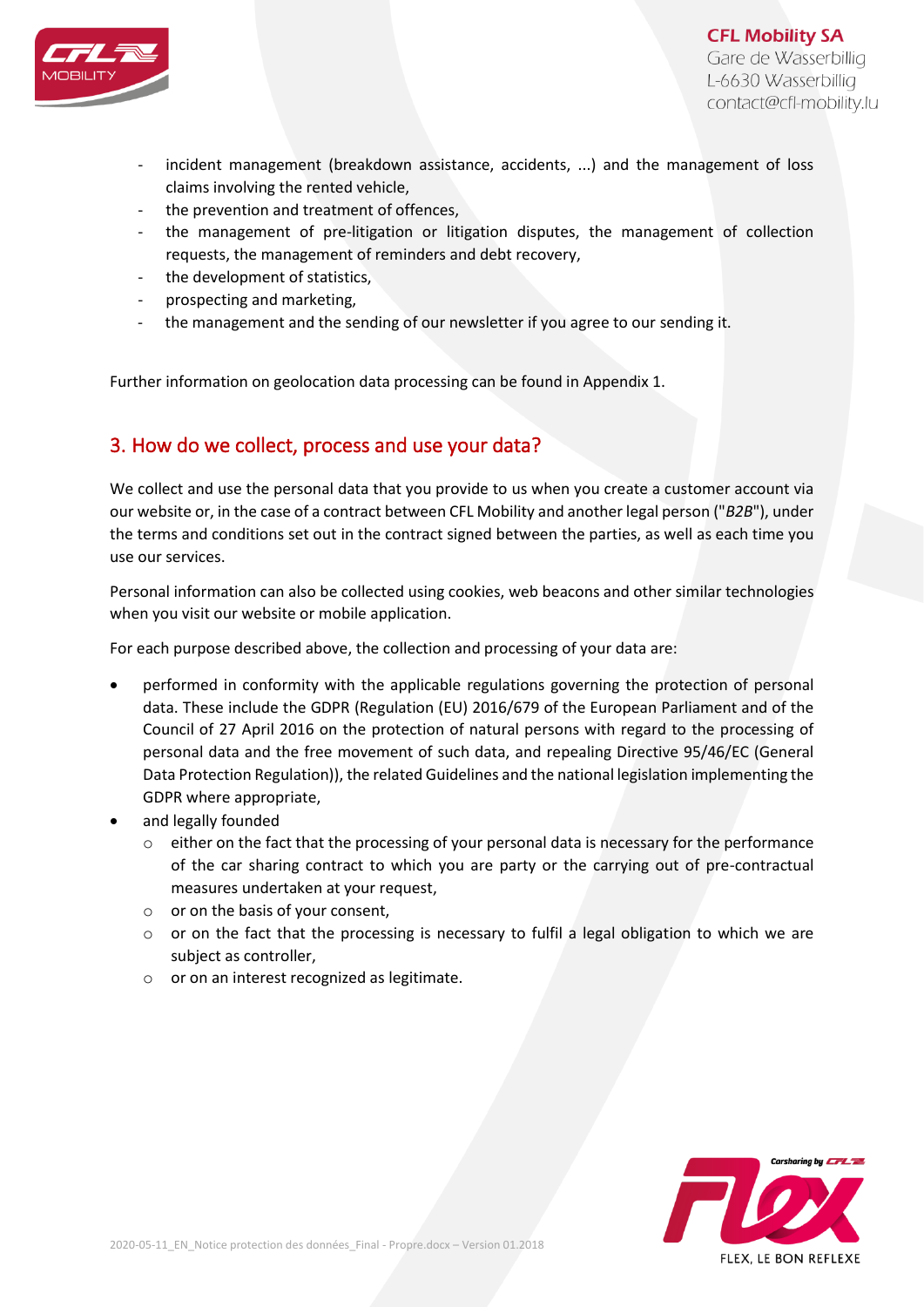

# 4. Who has access to your data?

We see to it that your personal data is processed in a way that respects the purposes stated above.

To provide you with best quality services, these data are shared with certain departments CFL Group company departments, in Luxembourg, in strict compliance with the missions entrusted to them. The main departments here are:

- the CFL Legal and Insurance Department,
- the CFL Internal Audit Department,
- the CFL IT Department,
- the CFL Finance Department,
- the CFL Passengers Department.

## 5. Where are your data processed, to where are they transferred?

Your data is processed by CFL Mobility, which takes all appropriate technical and organizational measures to protect the security of your personal data and, first and foremost, their confidentiality, integrity and availability.

Strictly within the context of the purposes mentioned above and whenever necessary, we share your personal data with our business partners (software suppliers, payment service providers, external call centre, the Communauté de Transports du Luxembourg/Verkéiersverbond, etc.), as well as to our auditors, our legal advisers, the Luxembourg administration and other competent national or foreign authorities, in order to provide our services.

Where data is transferred, we contractually require our providers to guarantee the security and confidentiality of your personal data by means of appropriate technical and organizational measures in accordance with the regulations. We also watch to ensure that these guarantees are complied with.

#### 6. How long do we keep your data?

We keep your personal data for as long as they are needed for the purpose for which they are processed and as long as necessary for us to fulfil our obligations resulting from limitation periods and/or any other legal provisions.

#### 7. What are your rights with respect to your personal data?

Under the conditions provided by the regulations, you have the right to:

- **access** the personal data that we hold on you,
- **have rectified** any data that is inaccurate or incomplete,
- **have your data deleted** in certain cases, for example, whenever your data are no longer necessary for the intended purpose and we no longer have any contractual or legal obligation to store them,

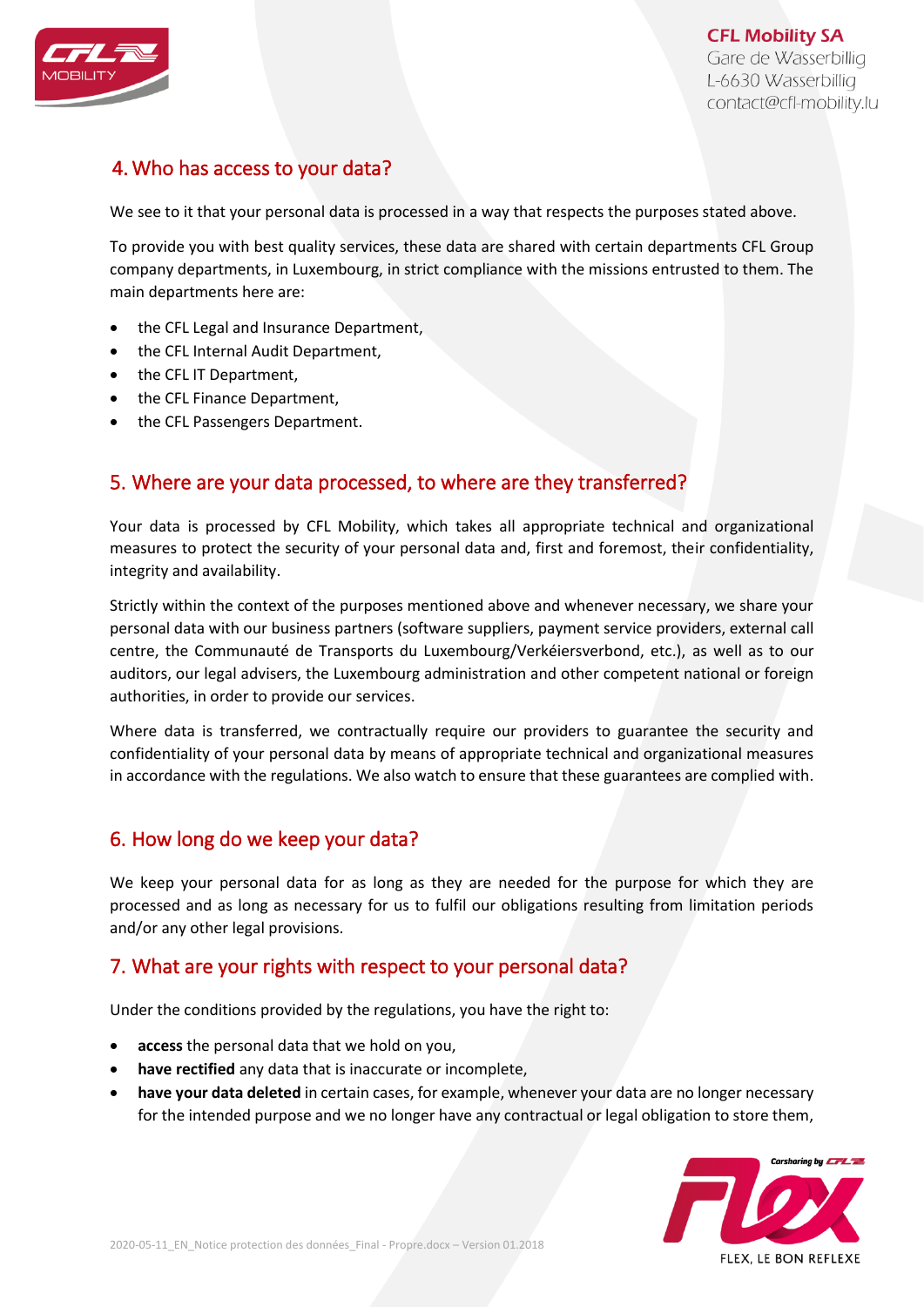

- **request that limits be placed** on the processing of your personal data, for example, limiting the processing of data of which you dispute the accuracy for the time we need to verify your request,
- **request the portability** of your personal data to allow them to be transmitted to you a structured, commonly used and readable format or be transferred to another controller,
- **withdraw your consent at any time** (unless the processing is based on a legal basis other than your consent) to the processing of your personal data, but without compromising the legality of the consent-based processing prior to such withdrawal,
- **oppose the processing of your data** solely for the pursuit of our legitimate interests or prohibit us from processing them, including for direct marketing,
- **file a complaint** with the competent personal data protection authority, either or your country and/or the Grand Duchy of Luxembourg (Commission Nationale pour la Protection des Données – CNPD, located at 1, avenue du Rock'n'Roll , L-4361 Esch-sur-Alzette - www.cnpd.public.lu).

# 8. Contacting us and exercising your rights?

You may address your questions regarding the processing of your personal data and/or exercise your above-mentioned rights by contacting the CFL Mobility Data Protection Officer (DPO):

- on our website **[www.flex.lu](http://www.flex.lu/)** by clicking on the link **[gdpr.cfl.lu](file:///C:/Users/SABEAli62/AppData/Local/Microsoft/Windows/Temporary%20Internet%20Files/Content.Outlook/G6K7RWTJ/gdpr.cfl.lu)** ,
- by post to:
	- CFL Mobility

To the attention of the Data Protection Officer - (Déléguée à la Protection des Données - DPO) Gare de Wasserbillig

L-6630 Wasserbillig.

Any complaint relating to the processing of your personal data may be addressed to the abovementioned postal address or to the supervisory authority of the Grand Duchy of Luxembourg, i.e. the National Commission for Data Protection (Commission Nationale Pour la Protection des Données – CNPD, 1, avenue du Rock'n'Roll, L-4361 Esch-sur-Alzette - www.cnpd.public.lu).

# 9. How do we update this information notice?

In order to comply with the regulations in force, CFL Mobility undertakes to update this information notice whenever necessary.

The latest version is posted on our website **[www.flex.lu.](file:///C:/Users/SABEAli62/AppData/Local/Microsoft/Windows/Temporary%20Internet%20Files/Content.Outlook/G6K7RWTJ/www.flex.lu)**